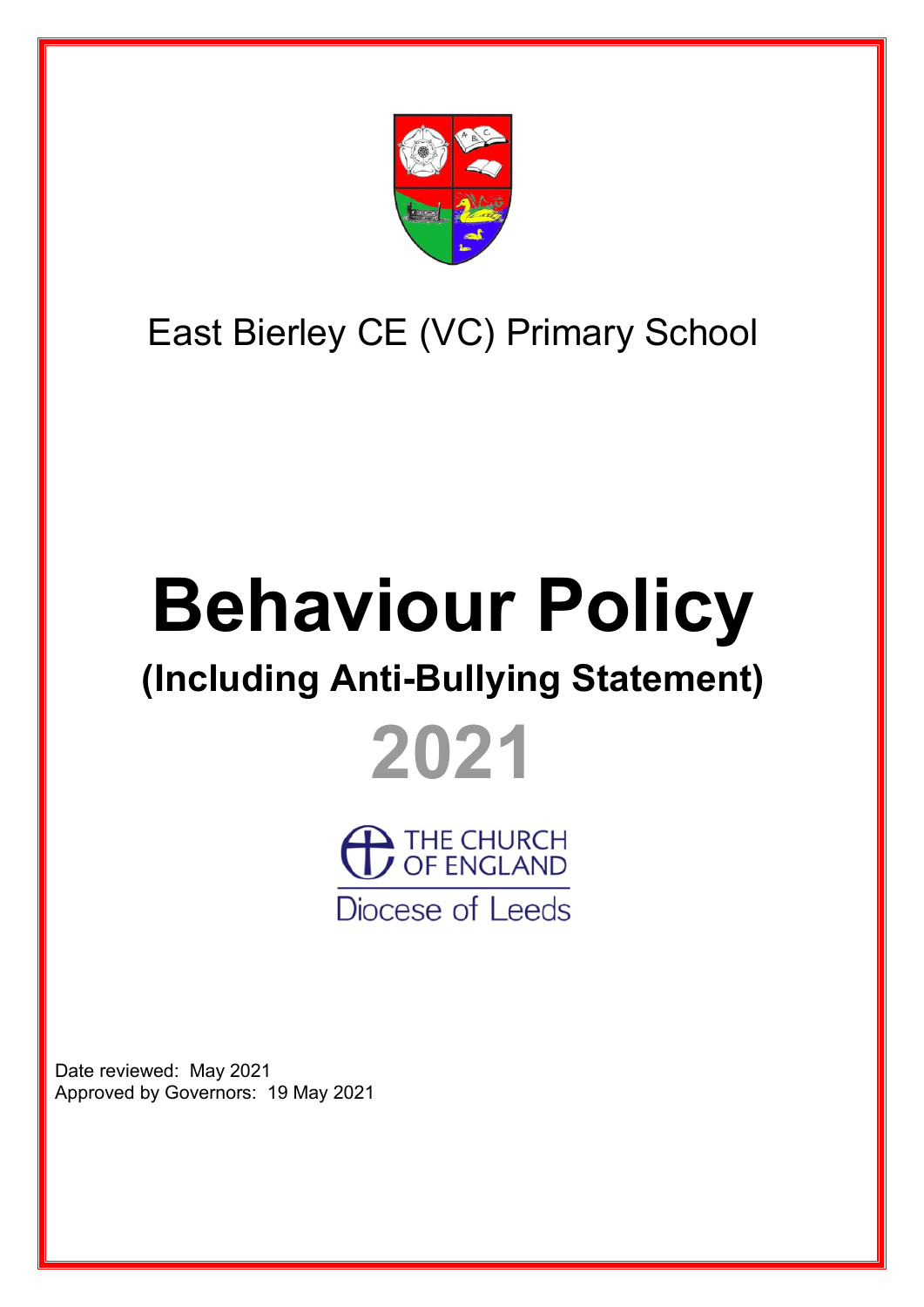

 Our vision: Always Giving, Always Here

The Decision to portray it on a dove is to symbolise the Hope that is behind all we do, all we are and how we live our lives

#### Friendship, Trust, Courage, Respect, Forgiveness

#### **Aims and expectations**

It is a primary aim of our school that every member of the school community feels valued and respected, and that each person is treated fairly and well. We are a caring community, whose values are built on mutual trust and respect for all. Our school behaviour policy is therefore designed to support the way in which all members of the school can live and work together in a supportive way. It aims to promote an environment where everyone feels safe and secure.

This policy supports the school community in aiming to allow everyone to work together in an effective and considerate way. **We expect every member of the school community to behave in a considerate way towards others.**

We treat all children fairly and apply this behaviour policy in a consistent way. This policy aims to help children to grow in a safe and secure environment, and to become positive, responsible and increasingly independent members of the school community.

This policy is designed to promote good behaviour, rather than merely deter anti-social behaviour. We expect the whole school community to behave appropriately.

We, as a school, always look for the positive, however, there are occasions where we have to employ strategies to promote and model good behaviour to ensure a safe and positive learning environment. We employ each consequences appropriately to each individual situation and Key Stage.

We recognise the importance of creating a positive, encouraging, calm, industrious, friendly, courteous and caring learning environment that promotes high standards of behaviour. All staff take responsibility for ensuring that acceptable behaviour is evident in and around school generally. Every endeavour should be made to highlight, promote and celebrate polite, caring and non-aggressive attitudes among the children.

Presenting the children with a good role model in these areas is the responsibility of us all.

#### **The role of the class teacher**

• It is the responsibility of class teachers to ensure that the school rules and Classroom Agreement are enforced in their classes, and that their classes behave in a responsible manner during lesson time.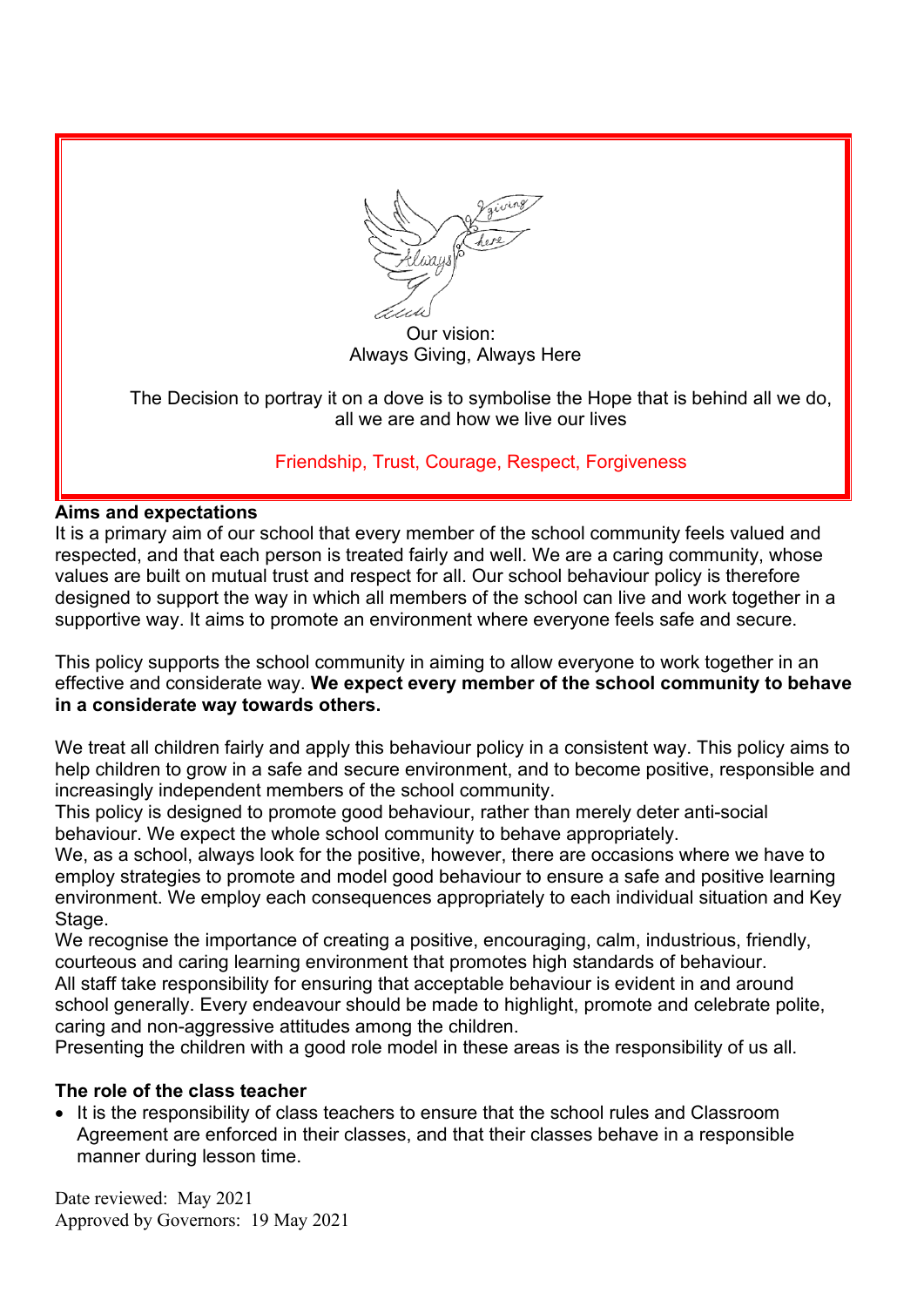- The class teachers in our school have high expectations of the children with regard to behaviour, and they strive to ensure that all children work to the best of their ability.
- The class teacher treats each child fairly, and enforces the classroom code consistently. The teachers treat all children in their classes with respect and understanding.
- If a child misbehaves repeatedly in class, the class teacher keeps a record of all such incidents. In the first instance, the class teacher deals with incidents him/herself in the normal manner. However, if misbehaviour continues, the class teacher seeks help and advice from the headteacher.
- The class teacher may then liaise with external agencies, as necessary, to support and guide the progress of each child.
- The class teacher reports to parents and carers about the progress of each child in their class, in line with the whole-school policy. The class teacher may also contact a parent if there are concerns about the behaviour or welfare of a child.

#### **The role of the headteacher**

- It is the responsibility of the headteacher, under the School Standards and Framework Act 1998, to implement the school behaviour policy consistently throughout the school, and to report to governors, when requested, on the effectiveness of the policy. It is also the responsibility of the headteacher to ensure the health, safety and welfare of all children in the school.
- The headteacher supports the staff by implementing the policy, by setting the standards of behaviour, and by supporting staff in their implementation of the policy.
- The headteacher keeps records of all reported serious incidents of misbehaviour.
- The headteacher has the responsibility for giving fixed-term exclusions to individual children for serious acts of misbehaviour.
- For repeated or very serious acts of anti-social behaviour, the headteacher may permanently exclude a child. These actions are taken only after the school governors have been notified.

#### **The role of parents and carers**

- The school collaborates actively with parents and carers, so that children receive consistent messages about how to behave at home and at school.
- We explain the school Behaviour Policy as part of parent information events, and we expect parents and carers to attend and support them.
- We expect parents and carers to support their child's learning, and to cooperate with the school, as set out in the home–school agreement. We try to build a supportive dialogue between the home and the school, and we inform parents and carers immediately if we have concerns about their child's welfare or behaviour.
- If the school has to use reasonable consequences to punish a child, we expect parents and carers to support the actions of the school. If parents and carers have any concerns about the way that their child has been treated, they should initially contact the class teacher. If the concern remains, they should contact the headteacher.

#### **The role of governors**

- The governing body has the responsibility of setting down these general guidelines on standards of discipline and behaviour, and of reviewing their effectiveness. The governors support the headteacher in adhering to these guidelines.
- The headteacher has the day-to-day authority to implement the school's policy on behaviour and discipline, but governors may give advice to the headteacher about particular disciplinary issues. The headteacher must take this into account when making decisions about matters of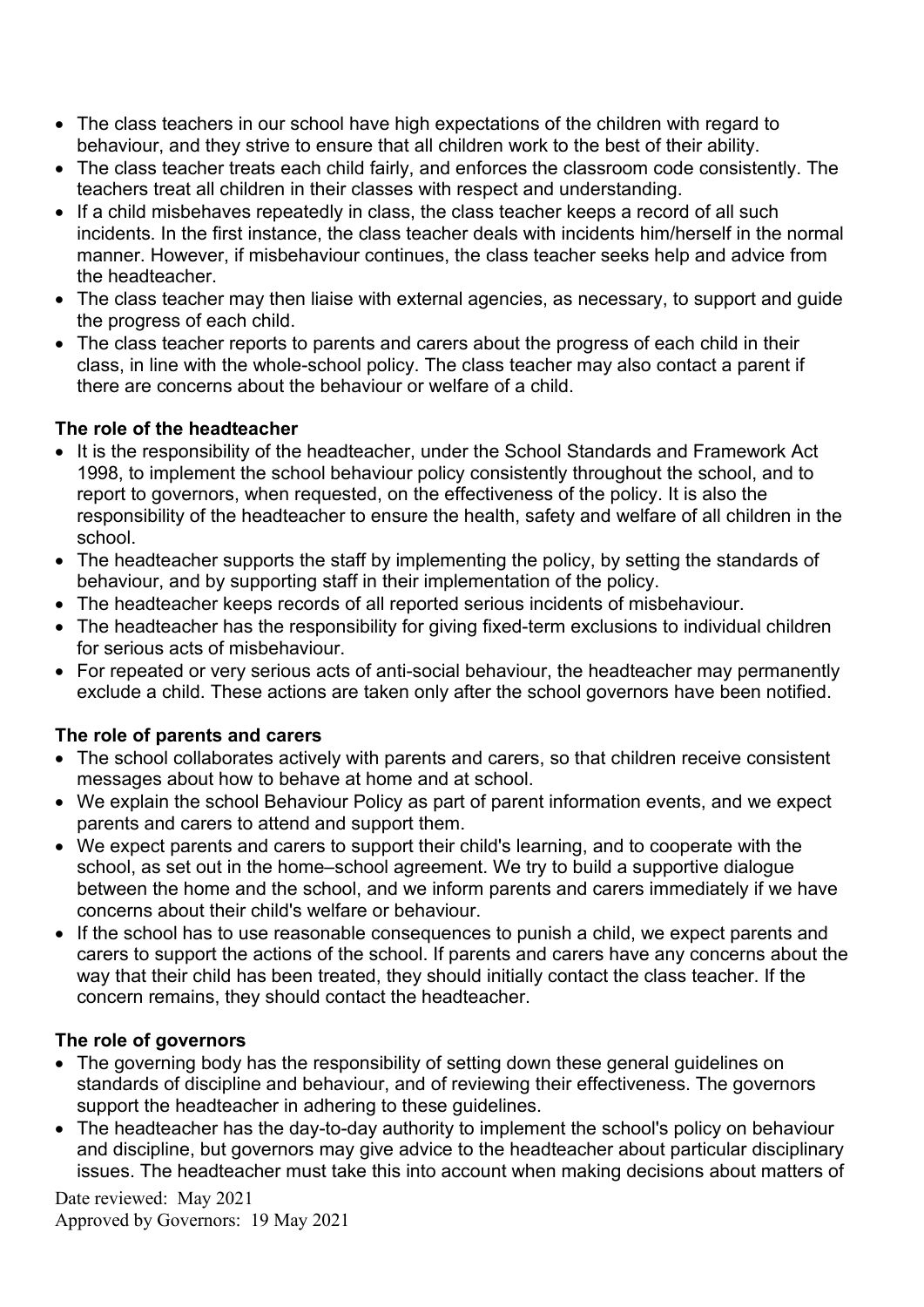behaviour.

#### **The role of other adults in school**

- All staff must follow the school behaviour policy. It is important that language use is consistent. Any concerns are reported either to the class teacher, senior lunchtime supervisor or the Headteacher.
- Visitors to school are encouraged to praise good behaviour where it is seen.

### **Anti-Bullying Statement**

We believe that East Bierley Primary School provides a secure environment in which a child can flourish as a learner, grow in self-confidence and learn tolerance and mutual respect. Through this, children will learn to take responsibility for themselves and others. We aim to ensure that all children feel safe from bullying and are confident to seek support from adults should they feel unsafe. Bullying of any kind is unacceptable at our school. If bullying does occur, all children should be able to tell and know that incidents will be dealt with promptly and effectively - **We are a** *TELLING* **school**. This means that *anyone* who knows that bullying is happening is expected

#### to tell the staff.

This is considered a serious incident and would follow the consequences identified in Guideline 5 Serious incidents

#### **We aim to:**

- To raise awareness among children, parents/carers and whole school staff about bullying behaviour.
- To implement appropriate strategies for preventing and dealing with bullying promptly and consistently.
- To ensure children have knowledge of and access to, a support structure for both victims and those who are perpetrators of bullying to share worries and seek help.
- To support a school culture where differences and diversity are accepted and celebrated.
- To ensure children's behaviour towards children and adults is respectful and free from any bullying and harassment.

#### **What is Bullying?**

- Bullying is premeditated and usually forms a pattern of behaviour rather than an isolated incident. It does not just happen once; it goes on over time and happens again and again – it is repeated. Key words – every day, again and again, all the time, etc
- It is deliberate hurting someone on purpose it is not accidentally hurting someone. Bullying is the use of aggression with the intention of hurting another person resulting in pain and distress to the victim.
- It is unfair the person doing the bullying is stronger or more powerful (or there are more of them) and, even if they are enjoying it, the person they are bullying is not. It involves dominance or exclusion of one child by another, or group of others.

#### **Bullying may include:**

- Physical (pushing, hitting, kicking, pinching, any form of violence, threats)
- Verbal (name-calling, sarcasm, spreading rumours, persistent teasing)
- Emotional ( tormenting, threatening, ridicule, humiliation, exclusion from groups or activities)
- Cyber (via internet chat sites or mobile phones)
- Racist (racial taunts, graffiti, gestures)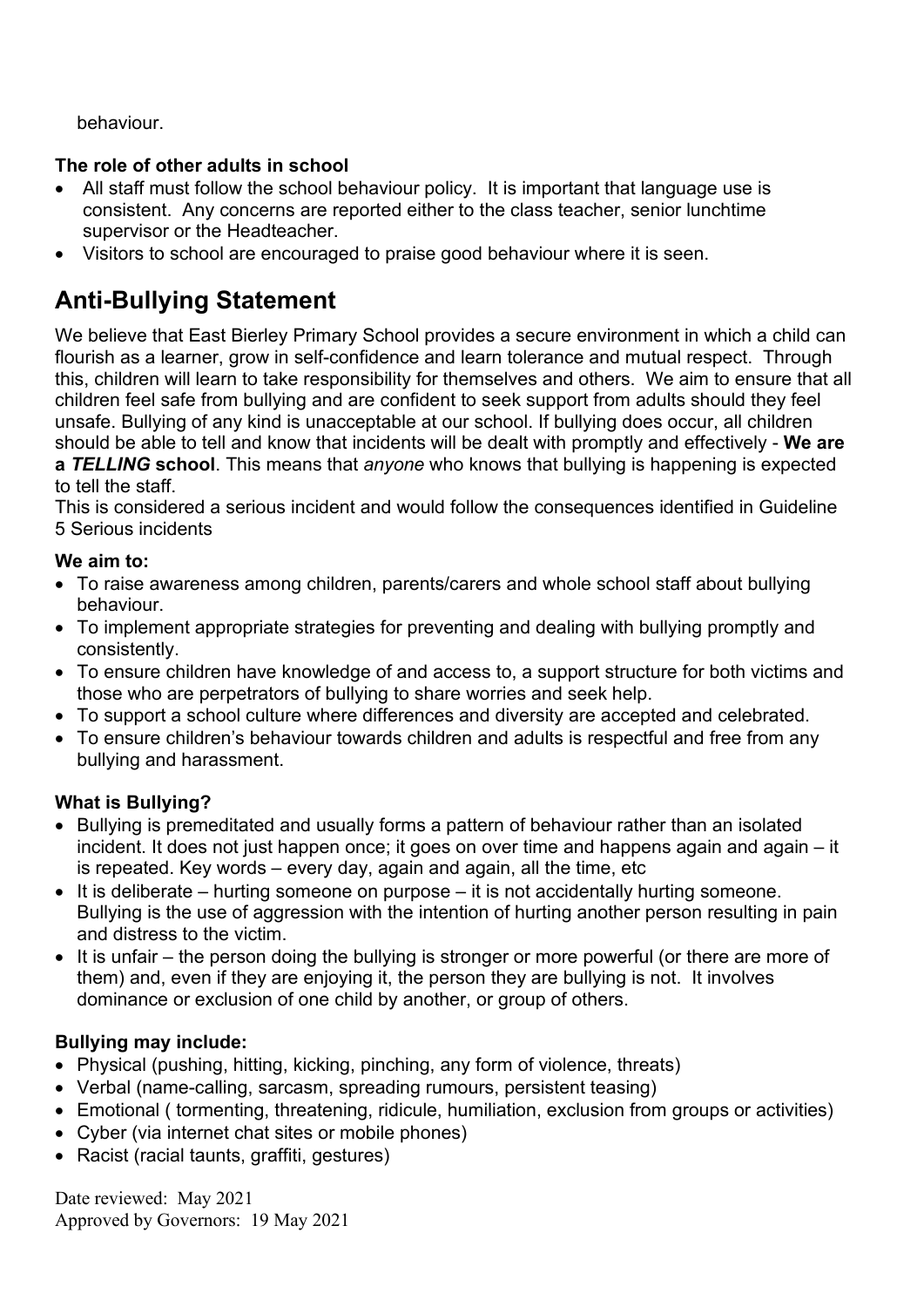- Sexual (unwanted physical contact, abusive comments which may have homophobic/sexist messages)
- Unkindness verbal/physical/emotional/cyber due to disability differences or other physical attributes.

#### **Why is it important to respond to Bullying?**

Bullying hurts. No one deserves to be a victim of bullying. Everybody has the right to be treated with respect. Pupils who are bullying need to learn different ways of behaving. Schools have a responsibility to respond promptly and effectively to issues of bullying.

#### **Objectives of this Statement**

- All governors, teaching and non-teaching staff, children and parents should have an understanding of what bullying is.
- All governors and teaching and non-teaching staff should know what the school policy is on bullying, and follow it when bullying is reported.
- All children and parents should know what the school policy is on bullying, and what they should do if bullying arises.
- As a school we take bullying seriously. Children and parents should be assured that they will be supported when bullying is reported.
- Bullying will not be tolerated.

#### **Signs and Symptoms**

A child may indicate by signs or behaviour that he or she is being bullied. Adults should be aware of these possible signs and that they should investigate if a child:

- Is frightened of walking to or from school.
- Doesn't want to go on the school/public bus.
- Begs to be driven to school.
- Changes their usual routine
- Is unwilling to go to school (school phobic)
- Begins to truant.
- Becomes withdrawn, anxious or lacking in confidence.
- Starts stammering.
- Attempts or threatens suicide or runs away.
- Cries themselves to sleep at night or has nightmares.
- Feels ill in the morning.
- Begins to do poorly in school work.
- Comes home with clothes torn or books damaged.
- Has possessions which are damaged or "go missing"
- Asks for money and starts stealing money (to pay bully)
- Has dinner or other monies continually "lost"
- Has unexplained cuts or bruises.
- Comes home starving (money/lunch has been stolen)
- Becomes aggressive, disruptive or unreasonable.
- Is bullying other children or siblings.
- Stops eating
- Is frightened to say what is wrong.
- Gives improbable excuses if any of the above.
- Is afraid to use the internet or mobile phone.
- Is nervous and jumpy when a cyber-message is received.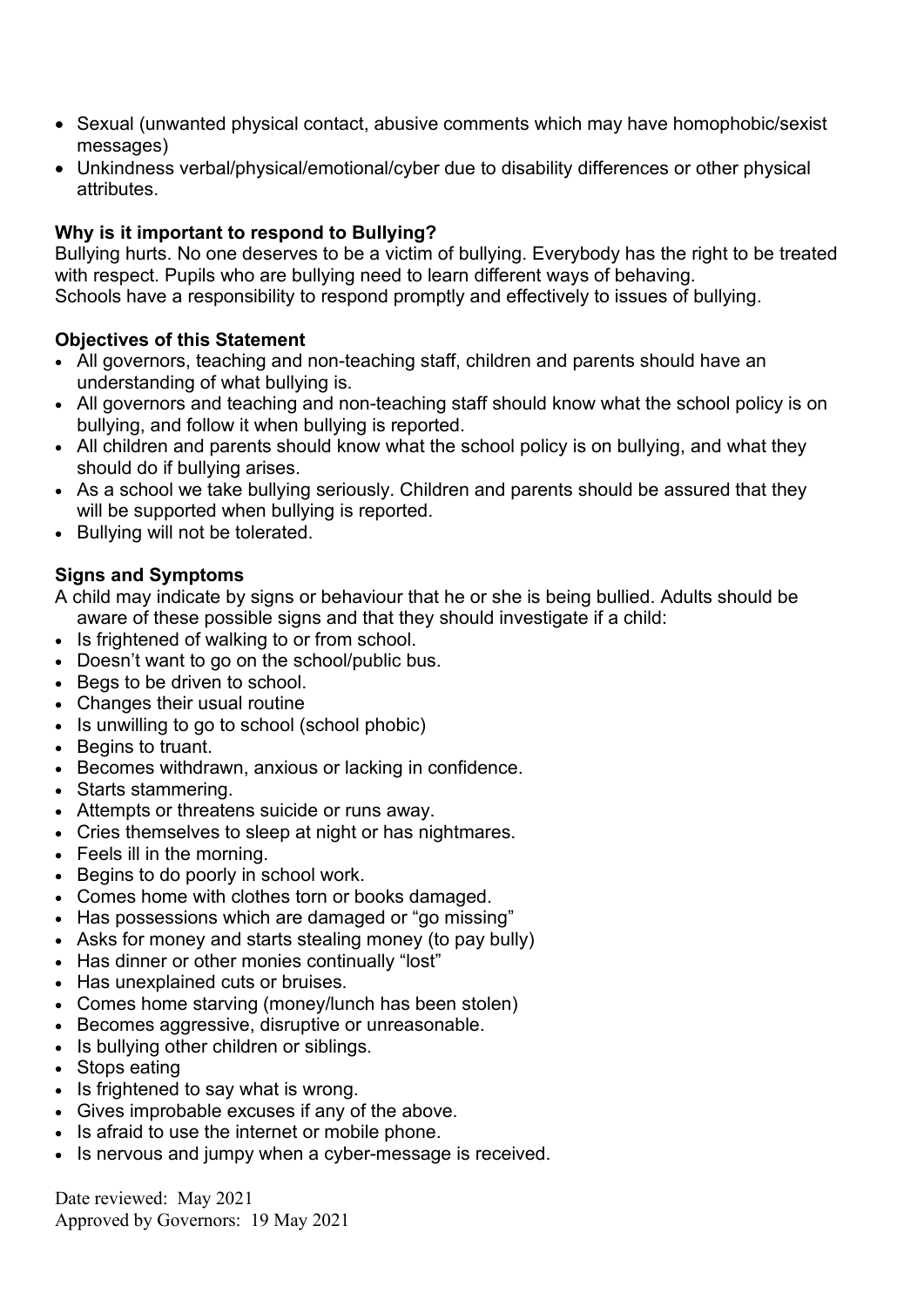These signs and behaviours could indicate other problems, but bullying should be considered a possibility and should be investigated.

#### **Procedures**

- 1. Report bullying incidents to staff.
- 2. In cases of bullying, the incidents will be reported by staff to the headteacher.
- 3. In cases of bullying, parents should be informed and will be asked to come in to a meeting to discuss the problem.
- 4. If necessary and appropriate, police will be consulted.
- 5. The bullying behaviour or threats of bullying must be investigated and the bullying stopped quickly.
- 6. An attempt will be made to help the bully (bullies) change their behaviour.

 If parents raise concerns about bullying, the Headteacher will be informed by the class teacher. The class teacher and staff within the key stage will monitor and record as appropriate and records will be kept by the Headteacher.

#### **Outcomes**

- 1. The bully (bullies) may be asked to genuinely apologise. Other consequences may take place.
- 2. In serious cases exclusion will be considered.
- 3. If possible, the pupils will be reconciled.
- 4. After the incident/incidents have been investigated and dealt with, each case will be monitored to ensure repeated bullying does not take place.

#### **Prevention.**

We will use KIDSCAPE methods of helping children to prevent bullying. As and when appropriate, these may include:

- Writing a set of school rules
- Signing a behaviour contract.
- Writing stories or poems or drawing pictures about bullying.
- Reading stories about bullying or having them read to a class or assembly.
- Making up role-plays (or using KIDSCAPE role-plays)
- Having discussions about bullying and why it matters.

#### **HELP ORGANISATIONS:**

Advisory Centre for Education (ACE) 020 7354 8321 Children's Legal Centre 0845 345 4345 KIDSCAPE Parents Helpline (Mon-Fri, 10-4) 0845 1 205 204 KIDSCAPE website [www.kidscape.org.uk](http://www.kidscape.org.uk/) Parentline Plus 0808 800 2222

#### **Guidelines attached to the Behaviour Policy**

| Guidelines 1 | Behaviour in the classroom                                                                         |
|--------------|----------------------------------------------------------------------------------------------------|
| Guidelines 2 | Children who persistently fail to adhere to school expectations -<br><b>Behaviour Support Plan</b> |
| Guidelines 3 | Playtime behaviour                                                                                 |
| Guidelines 4 | Lunchtime behaviour                                                                                |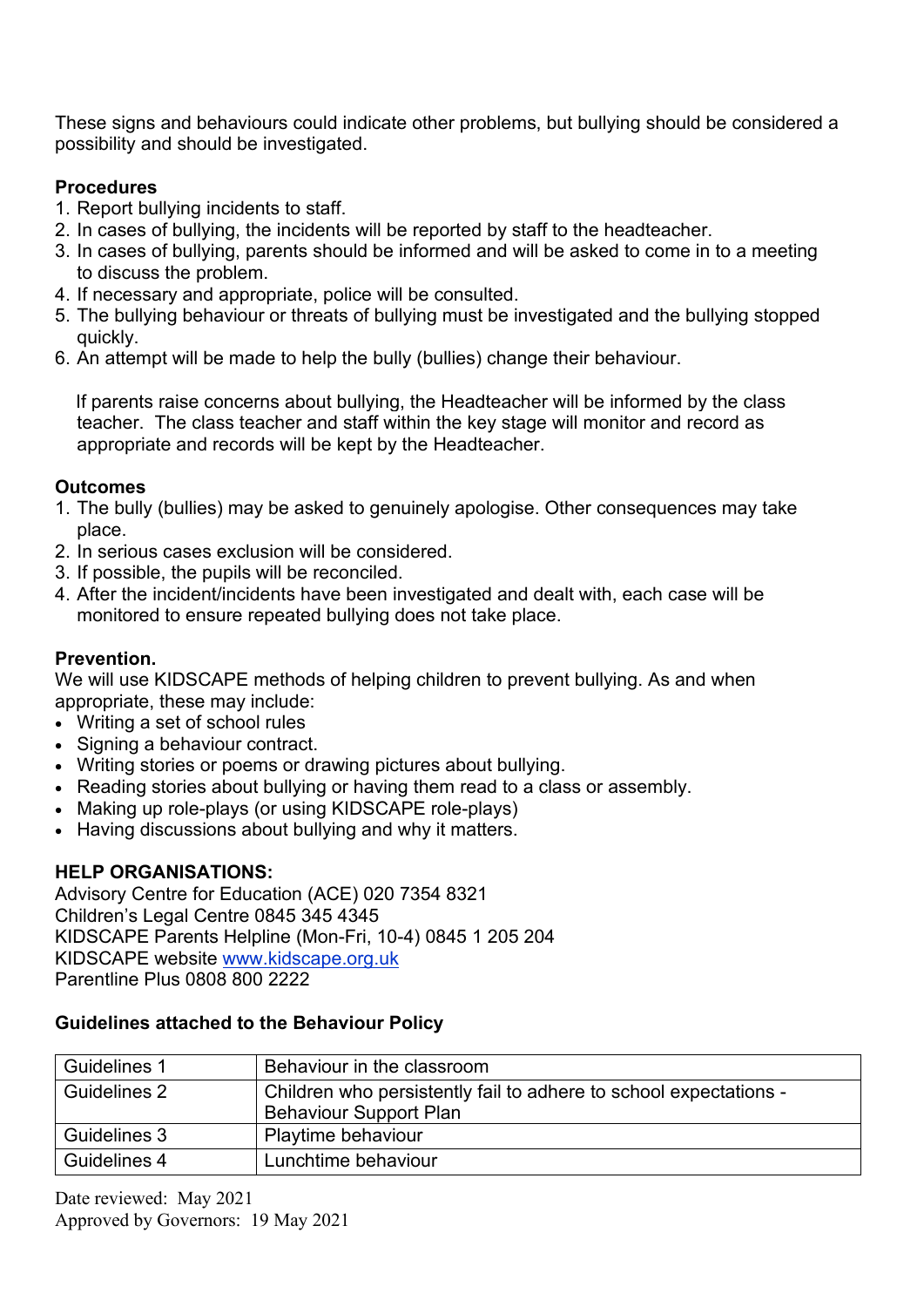| Guidelines 5 | Serious incidents                   |
|--------------|-------------------------------------|
| Guidelines 6 | <b>Physical Intervention policy</b> |
|              |                                     |
|              |                                     |
|              |                                     |
|              |                                     |

Reference was made to:

Behaviour and Discipline in Schools Advice for Headteachers and Staff January 2016

#### **Guidelines 1: Behaviour within the classroom**

#### **Class Agreement**

Our class agreements are established through negotiation with children and adults in each class during the first school week in September. Each classroom agreement will be signed by the children and classroom staff. (at the start of the new academic year) this will be then shared with parents during individual class parents meetings held at the start of the school year.

#### **Rewards**

In school, we aim to catch children being good and focus on highlighting positive behaviour while adopting a structured and consistent approach to encouraging improvements in behaviour. This can be rewarded with:-

- **Praise**
- **Stickers / stamps**.
- **Golden time**  This is earned collectively as a class when they have filled a jar with marbles. As a class a golden time activity is agreed.

• Yellow Certificates are given out to children to reward exceptional behaviour, these are linked to our school Rights and Responsibilities and celebrated in whole school Celebration Worship.

If a class would benefit from additional strategies, these should be discussed with the head teacher prior to implementation. Examples of strategies which may be used for individual classes in order to address specific behaviours include:

- Secret pupil
- Golden tickets
- Traffic light system

#### **Classroom Consequences**

As forgiveness is a Christian value, each child has the opportunity to move back towards the start by changing their behaviour in a positive way. (Children usually move no more than one step at a time.) In order to promote good behaviour and provide motivation to change behaviour, every day children will begin on the start point of their class chart. Within each class there will be a visual reminder of where individual children are in relation to receiving a consequence. The visual reminder will consist of four steps:-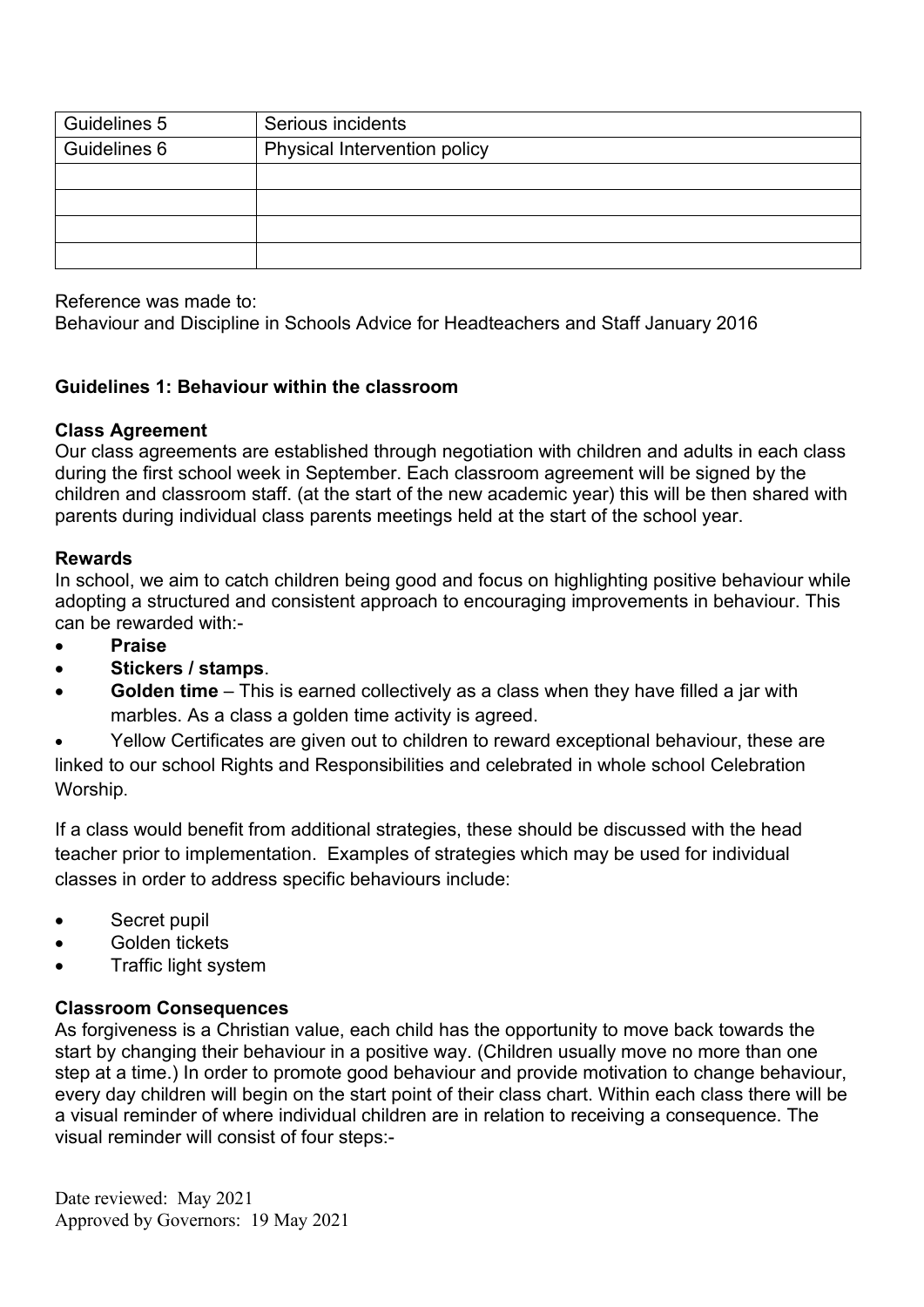- **Start** All children start at this point. A verbal reminder will be given before a child is moved down to think to refocus the child.
- **Think**  A reminder that they need to think about their behaviour.
- **Warning** A consequence will be put in place if another instance of poor behaviour. If a warning is required, SEAL/Restorative Practice language will be used by all staff and children will be reminded about the choice they have.
- **Consequence**

Example consequences available to the class teacher:-

• **Missing Playtime** - When a child **reaches the consequences section of the class display they automatically miss the following playtime or number of playtimes**. A register is kept each playtime and parents are notified of playtimes missed due to behaviour choices made.

**Loss of Golden time** – A child who does not contribute to achieving class Golden Time may not take part in the Golden Time activity.

**Exclusion within class** – child to sit on their own and work independently. Every class should have a designated work space that can be used if it is required.

**Exclusion out of class**. If the behaviour continues to disrupt the lesson, the teacher may decide to exclude the child from their classroom – it is the class teacher's responsibility to supervise that child with their class support. They may set up an agreement for the child to work in another class.

• **Behaviour Support Plan**. Any child who persistently fails to adhere to school expectations a behaviour support plan will be put into place. This usually means that the child will be subject individualised rewards and consequences.

#### **We have a system pairing classes to ensure children are appropriately supervised when missing playtimes.**

#### **Guidelines 2: Children who persistently fail to adhere to school expectations (Behaviour Support Plan)**

For the small minority of children who persistently make poor choices and need additional support, the class teacher will initiate a behaviour support plan.

An individual behaviour plan aims to change behaviours so must be adhered to consistently. Any changes made to the plan must be recorded and discussed with a member of the SLT.

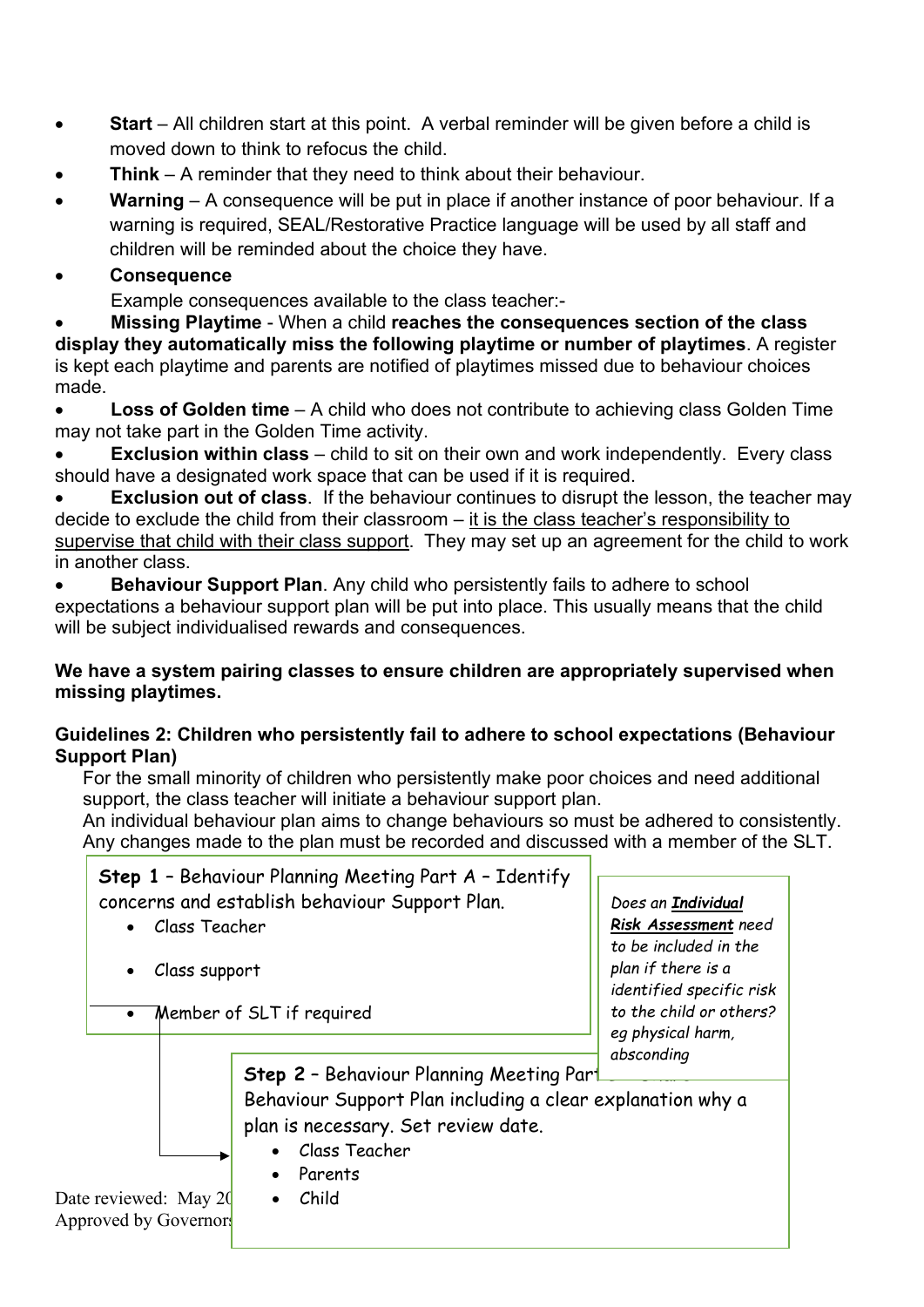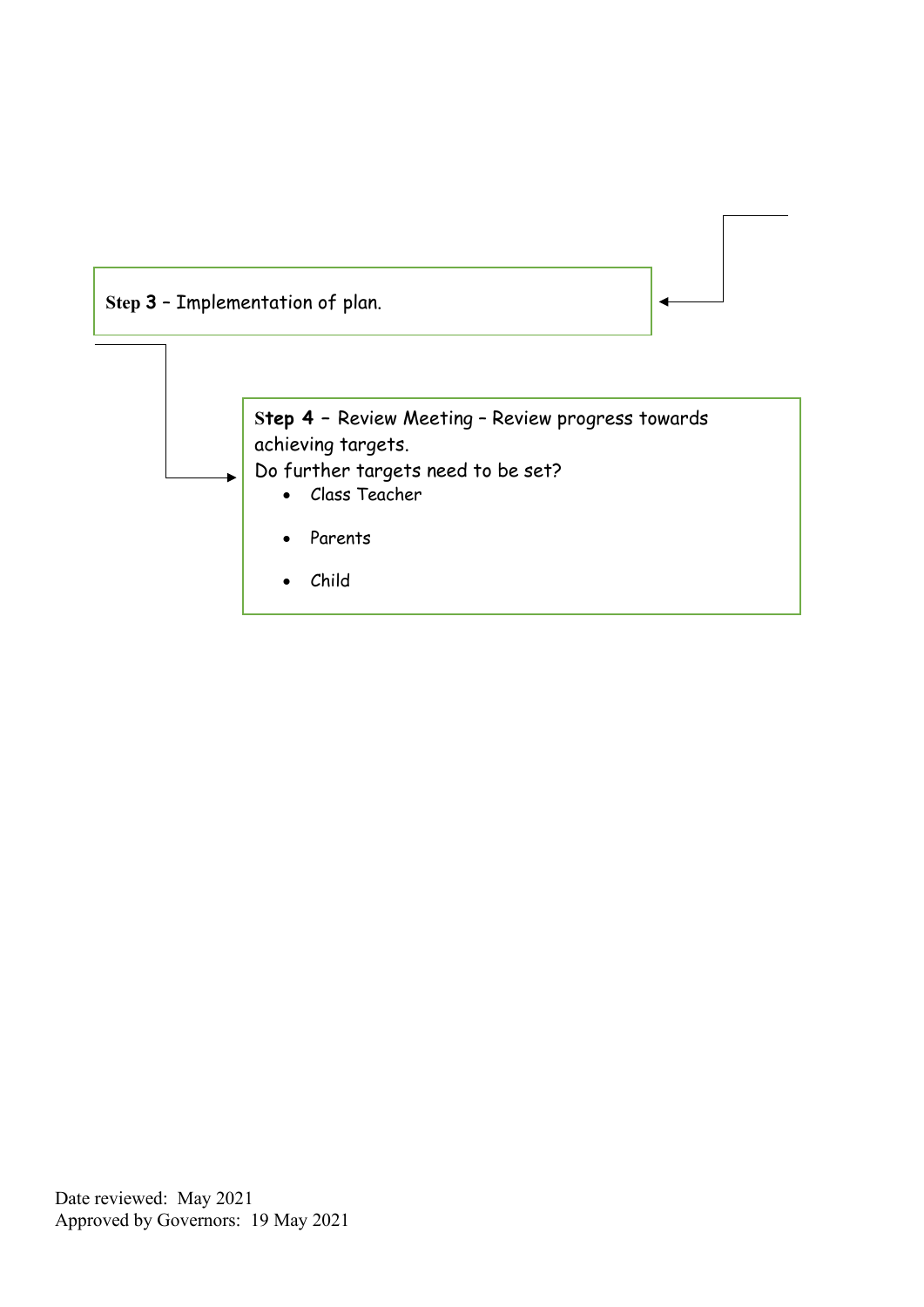#### **1. Diary**

Brief record of both positive and negative behaviour observed during the day This may be used to jot down notes during the day when issues are class based. All notes should be transferred to integris for ongoing monitoring purposes.

| Name: |          |  |  |
|-------|----------|--|--|
| Date: | Incident |  |  |
|       |          |  |  |
|       |          |  |  |
|       |          |  |  |
|       |          |  |  |
|       |          |  |  |
|       |          |  |  |
|       |          |  |  |
|       |          |  |  |
|       |          |  |  |
|       |          |  |  |
|       |          |  |  |
|       |          |  |  |
|       |          |  |  |
|       |          |  |  |
|       |          |  |  |
|       |          |  |  |
|       |          |  |  |
|       |          |  |  |
|       |          |  |  |
|       |          |  |  |
|       |          |  |  |
|       |          |  |  |
|       |          |  |  |
|       |          |  |  |
|       |          |  |  |
|       |          |  |  |
|       |          |  |  |
|       |          |  |  |
|       |          |  |  |
|       |          |  |  |
|       |          |  |  |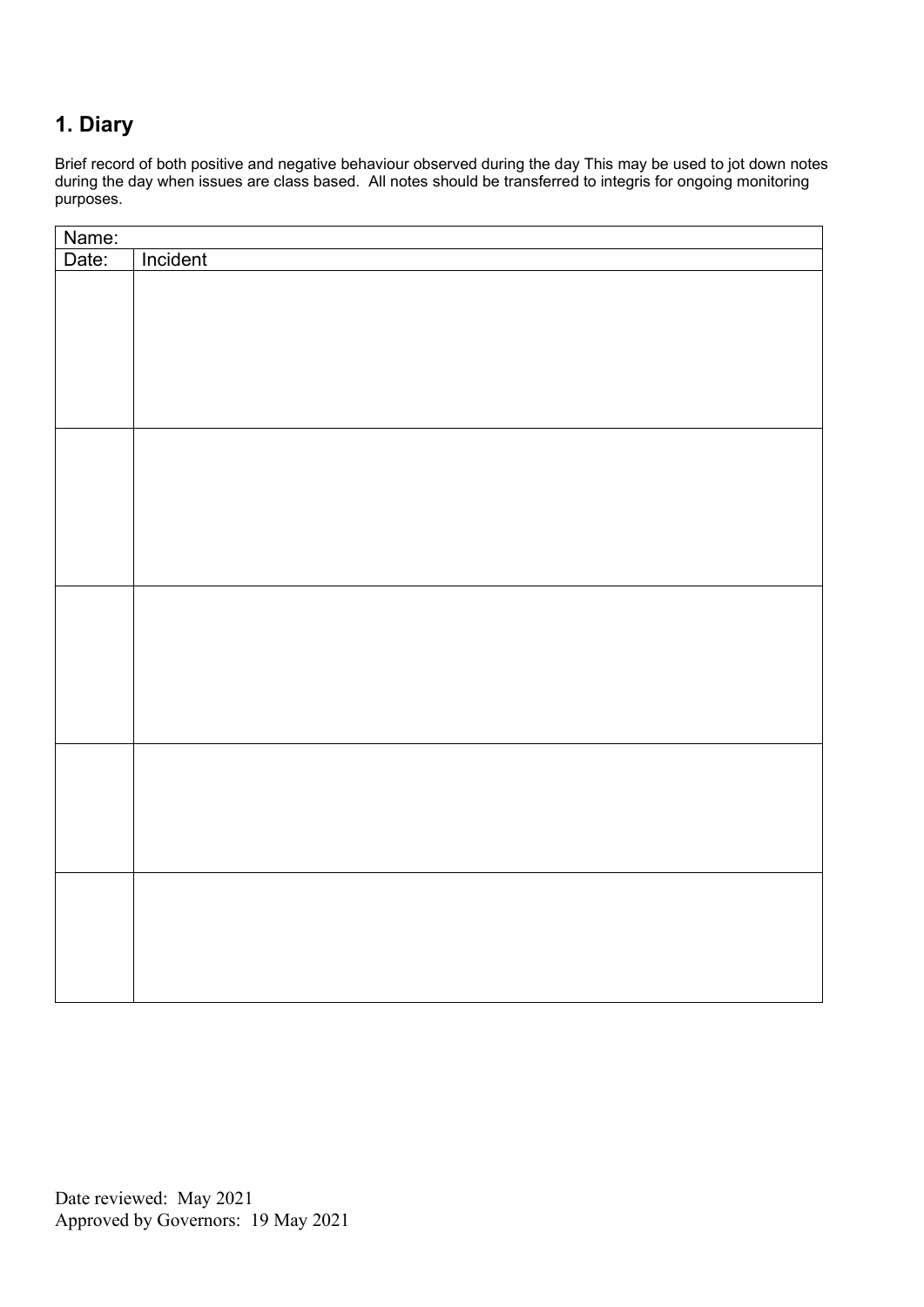## **2. Prioritising Behaviour**

| Name:                                                                  |  |
|------------------------------------------------------------------------|--|
| <b>School Year:</b><br><b>SEN Stage:</b><br>Date:<br>Recorded by/role: |  |
| The things I am most concerned about are:<br>1.                        |  |
| 2.                                                                     |  |
| 3.                                                                     |  |
| 4.                                                                     |  |
| 5.                                                                     |  |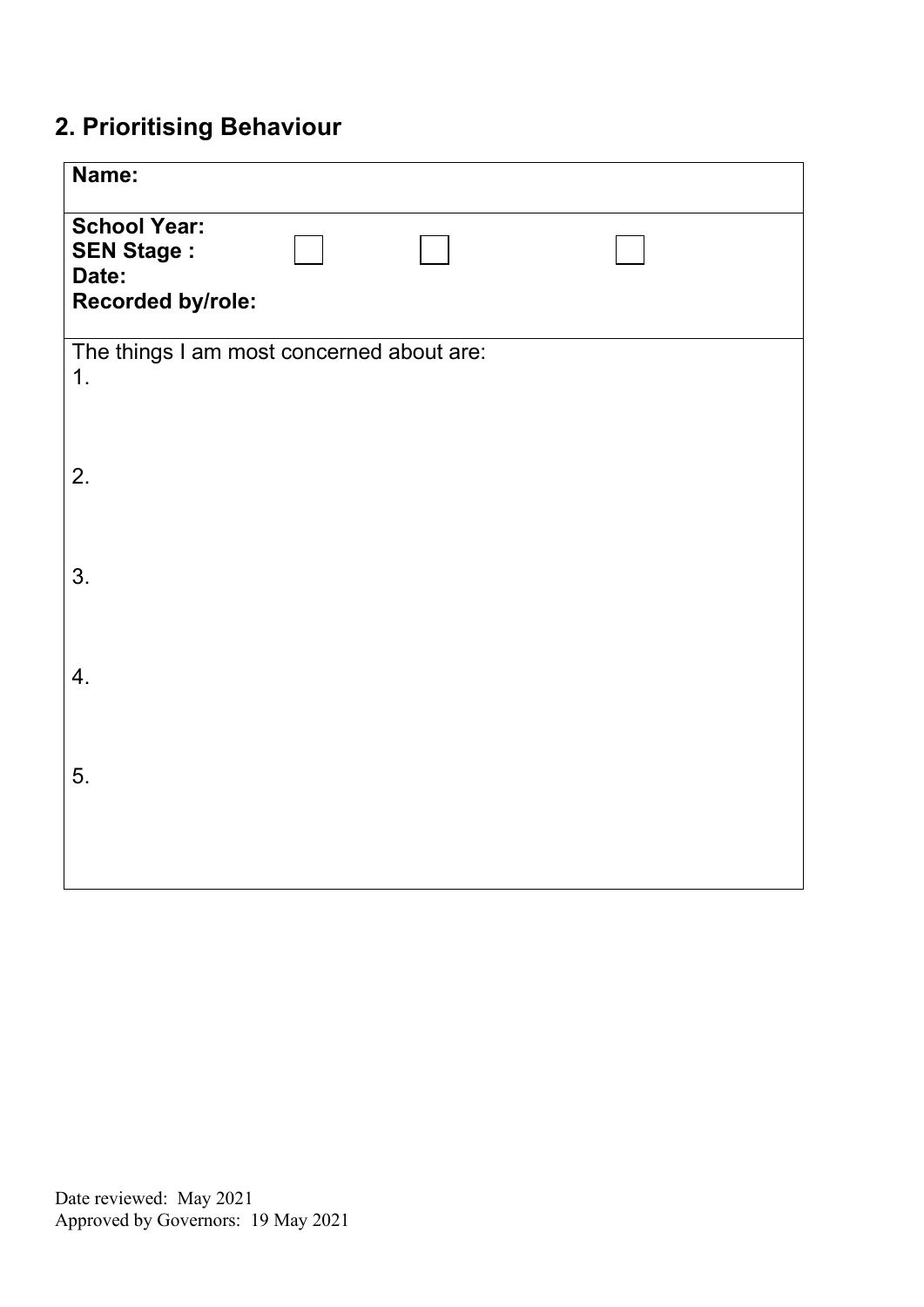#### **Guidelines 3: Playtime behaviour Playground Rules**

- We look after each other and play safely
- We follow instructions straight away
- We show respect for people property and the environment
- We ask children on their own to join in without games
- We say sorry if we hurt or bump into anyone by accident
- We stop and stand still when we hear the bell or whistle
- We take care of our equipment

#### **Children who have a personal behaviour plan may be inside at playtime as part of their plan. They will be supervised by a nominated adult.**

**Actions on the playground -** Most minor incidents of disruptive behaviour during playtime are to be dealt with by the adults on duty using a **restorative approach** to resolve conflicts. Adults need to intervene early and pre-empt issues where possible.

Any child who makes poor choices during playtime…

- May be given a warning.
- May have thinking time with the teacher on duty. This will have a specific time limit after which the child is able to continue with their playtime.
- The child may be asked to move down their name on the chart in class (this may be in addition to having thinking time with an adult outside)

For more serious incidents a child may be removed from the playground. They will be taken to the Headteacher (or in her absence a member of the SLT) who will use a restorative approach to deal with the incident. Consequences may include –

- missing further playtimes,
- losing Golden Time,
- Links to individual Support Plan.

**It will be at the discretion of the member of SLT** when the child returns to class depending upon their readiness to learn and engage fully in the classroom without disrupting the learning of others. They will ensure the class teacher is aware the child is in school and should be registered. If a child is sent in at lunchtime for their behaviour choices, parents will be informed when collecting their child or via a message in the child's planner, as appropriate.

#### **Within any system there needs to be flexibility for staff to use their professional judgement.**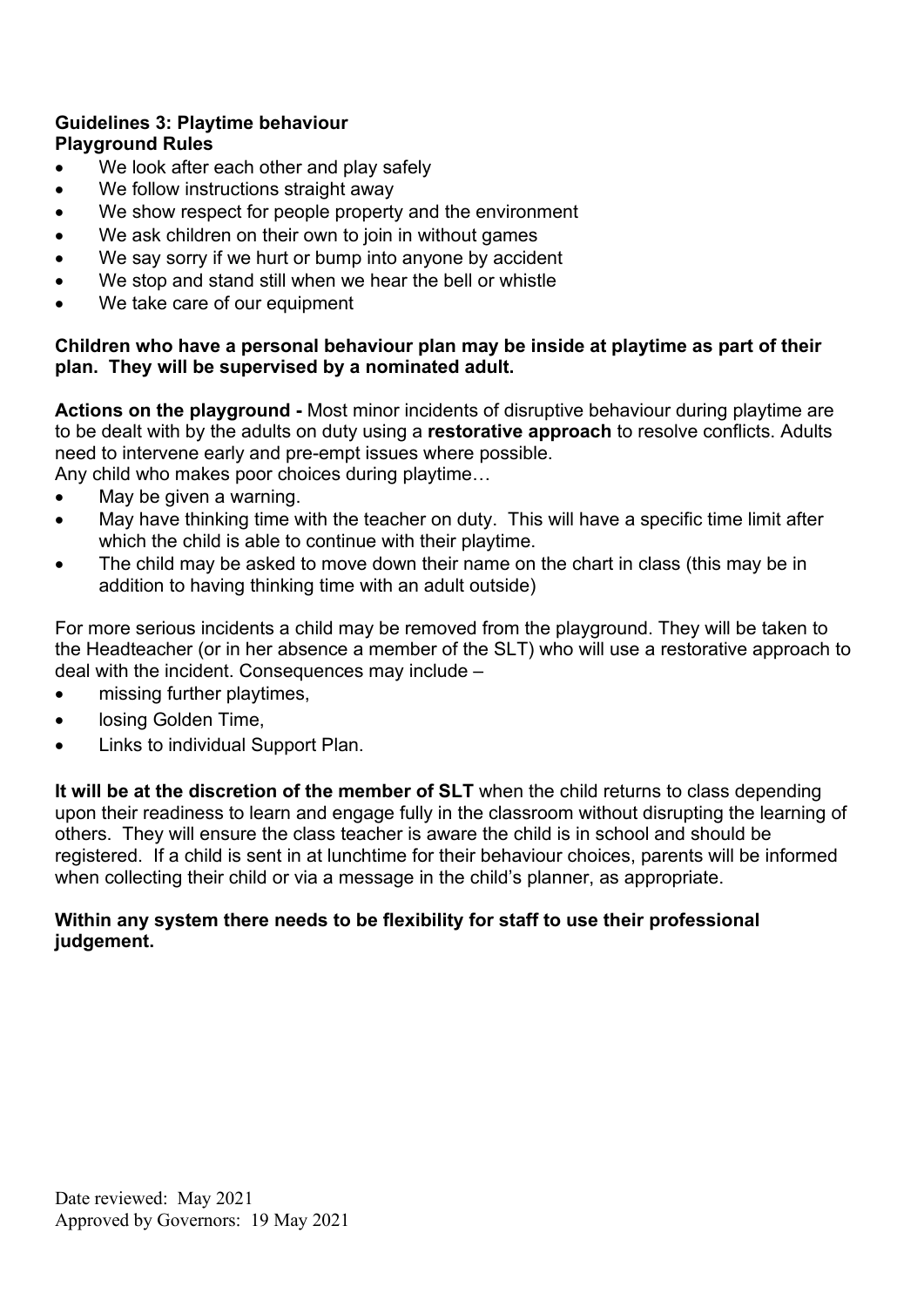#### **Guidelines 4: Lunchtime behaviour**

Supervisors will pass onto SLT, the names of any children having to spend time with them due to behaviour on the playground. This will only be children who repeatedly have to stand with the supervisor but don't go in to school. Recurring instances of poor behaviour will be identified by the Headteacher and steps taken to modify the behaviour.

Children's behaviour should be managed sensitively and in accordance with the school policy**.** 

Whilst children are in the dining area the supervisors should:-

- $\triangleright$  Ensure that children having school meals line up in a quiet and orderly fashion.
- $\triangleright$  Ensure all children receive drinks.
- $\triangleright$  Help children with table manners. E.g. using a knife and fork correctly.
- $\triangleright$  Encourage children to talk quietly and move around calmly.
- $\triangleright$  Clear up any spillages
- $\triangleright$  Assist children as required
- $\triangleright$  Work as a team to ensure that the children are always supervised.
- $\triangleright$  Ensure that children do not leave the dining area without an adequate level of supervision.

In the playground, supervisors should:-

- $\triangleright$  Adopt a friendly but firm style with the children, expecting high standards of behaviour.
- $\triangleright$  Be polite, calm and controlled at all times, wherever possible refrain from raising your voice.
- $\triangleright$  Log behaviour incidents that cause concern.
- $\triangleright$  Report persistent, unacceptable behaviour.
- $\triangleright$  Look out for signs of bullying.
- $\triangleright$  Encourage the playing of games by the children or occasionally organise an activity.
- $\triangleright$  Ensure that children keep to the rules about where they should play. Ensure children who have minor accidents have their injuries attended to and logged appropriately.
- $\triangleright$  Report more serious injuries to the head or assistant head teachers as soon as possible.
- $\triangleright$  Be aware of strangers coming onto the premises. Such incidents should be reported to the head teacher.
- $\triangleright$  Ensure that children do not leave the playground to retrieve balls or to go to the toilet without seeking permission.

At the end of lunchtime, the whistle is an indication to children to **stop and stand still**. This should not be blown until teachers are outside to collect their class. Children will be called to walk into line by class Responsibility is then passed from the supervisors to the class teachers, who escort pupils into school ensuring cloakroom areas are used in a calm and safe manner and outside doors are secured.

Supervisors may need to pass on information to teachers about incidents and behaviour when children are moving into their class lines.

**Wet Lunch times – Decision to be made by Senior Lunchtime Supervisor, she should send a message to staff before lunch starts. The Head / Assistant Heads are available to provide additional support during wet lunchtimes. The wet lunch plan will then be implemented.**

#### **Guidelines 5: Serious incidents**

Serious incidents **MUST** be reported to the head teacher / assistant head. These include: • Fighting/ aggressive behaviour towards children or staff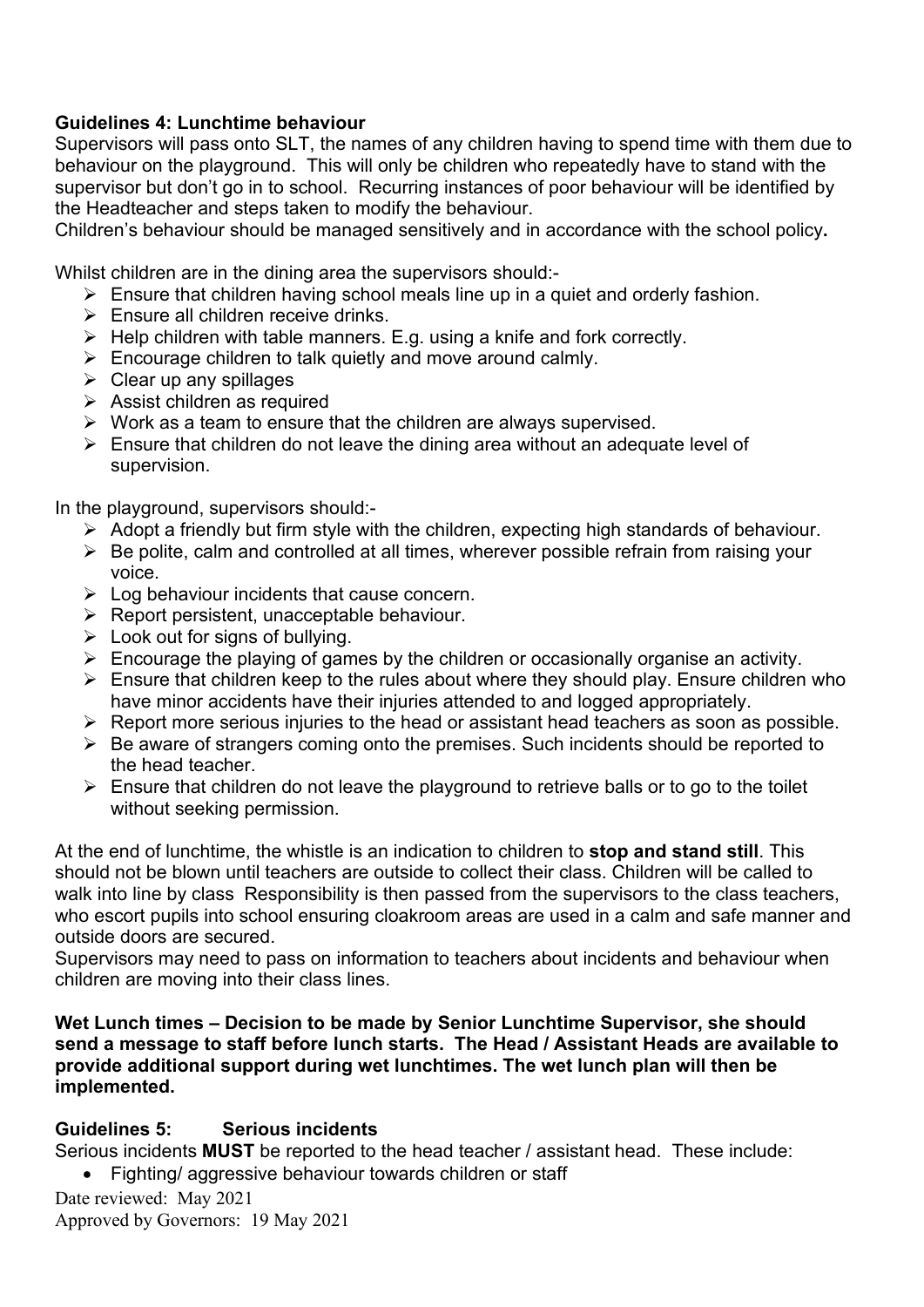- vandalism,
- stealing
- instances of suspected bullying,
- racist incidents
- swearing at an adult
- leaving the classroom, playground or school without permission.

#### **Consequences for serious incidents**

Incidents which are considered more serious may require additional consequences. They are dependent upon the child, the situation and the persistent nature of poor behaviour. The consequences may include (this is not a set list but will be used at the discretion of the teacher to meet the needs of the child and situation):

- Review meeting with head teacher.
- Meeting between class teacher and parents
- Exclusion in class
- Exclusion to another class or from class (see above)
- Meeting with parents, class teacher and head teacher
- Letter home
- Fixed term exclusion
- Permanent exclusion

The headteacher may exclude a child for one or more fixed periods for up to 45 days in any one school year and may also exclude a child permanently. Exclusions operate on a tiered system depending on the incident and the child. There may be occasions when the headteacher will use their professional judgement to not follow the tiered process where behaviour warrants a higher level of exclusion.

A decision to exclude a child will be taken:

- In response to a constant or serious breach of the school Behaviour Policy
- If allowing the pupil to remain would seriously harm the education or welfare of others.

Incidents of racism or bullying will be investigated and dealt with in accordance with this policy and stored in our Serious Incident folder.

#### **Guidelines 6: Physical Intervention Policy Introduction**

Positive handling describes the full range of Team Teach strategies used to de-escalate, defuse and divert in order to prevent violence and reduce the risk of injury to staff and children.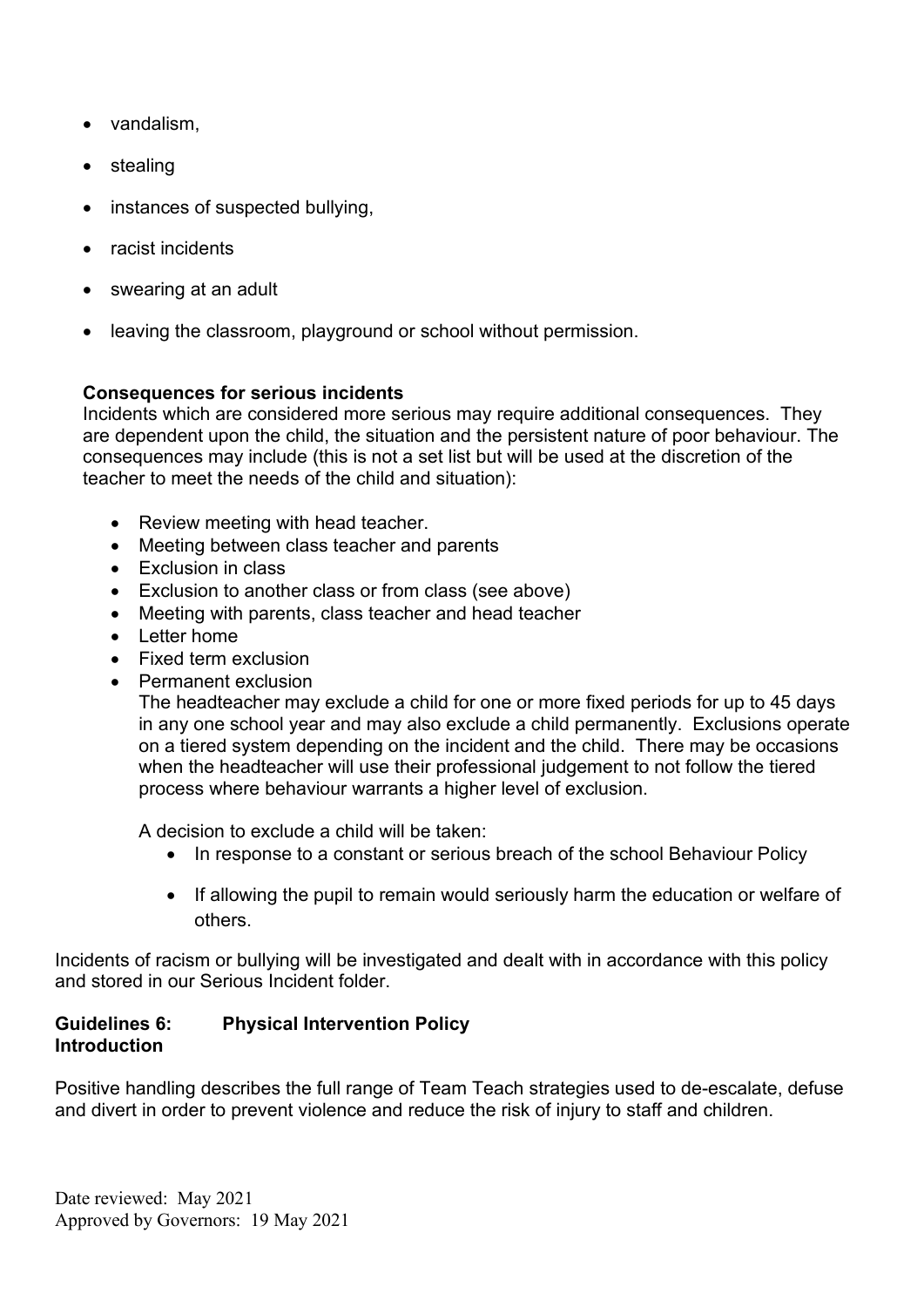Positive handling is underpinned by documentation which, in addition to allowing access to education for all, supports the child and aims to provide security and safety, allowing for recovery, repair and reflection for all concerned.

All strategies to deal with challenging behaviour are based on providing the maximum amount of care, control and therapeutic support.

#### *"I care enough about you to help you stay in control."*

#### **Training**

Staff are trained in positive handling by Team-Teach tutors [\(www.team-teach.co.uk\)](http://www.team-teach.co.uk/). The purpose of Team-Teach training is to support adults' understanding and management of challenging behaviour teaching physical techniques within a holistic de-escalation approach, in order to encourage the promotion of socially acceptable behaviours for all concerned.

#### *It is about how adults show restraint rather than apply it!*

#### **Schools can use reasonable force to:**

- **Remove disruptive pupils from the classroom** where they have refused to follow an instruction to do so
- **Prevent a pupil leaving the classroom** where allowing the pupil to leave would risk their safety or lead to behaviour that disrupts the behaviour of others
- Prevent a pupil from **attacking another pupil or a member of staff**, or to stop a fight in the setting
- Prevent a pupil behaving in a way that **disrupts a school event or a school trip or visit**
- Restrain a pupil at risk of **harming themselves** through physical outbursts.

(Dfe; Use of Force Guidance)

#### **Additional Support**

At this school the following support structures are in place:

- Copies of Individual Behaviour Plans are kept on file to ensure all relevant information about children who are identified as needing additional support is available to all members of staff working with them.
- Where required briefings are held to update staff on current issues and share information. Behaviour is a standing item on staff meeting agendas.
- Appropriate recording allows us to monitor behaviours and interventions and reflect upon these
- Regular refresher meetings in the Team Teach strategies and techniques for all staff, and continuous review by SLT (Senior Leadership Team) to inform these.

#### **Positive Handling Plans (these may be incorporated in an individual behavior support plan)**

All pupils who have been identified as presenting a risk should have a Positive Handling Plan. The plan details any

- **Behaviour triggers**
- Effective strategies
- Preferred physical interventions